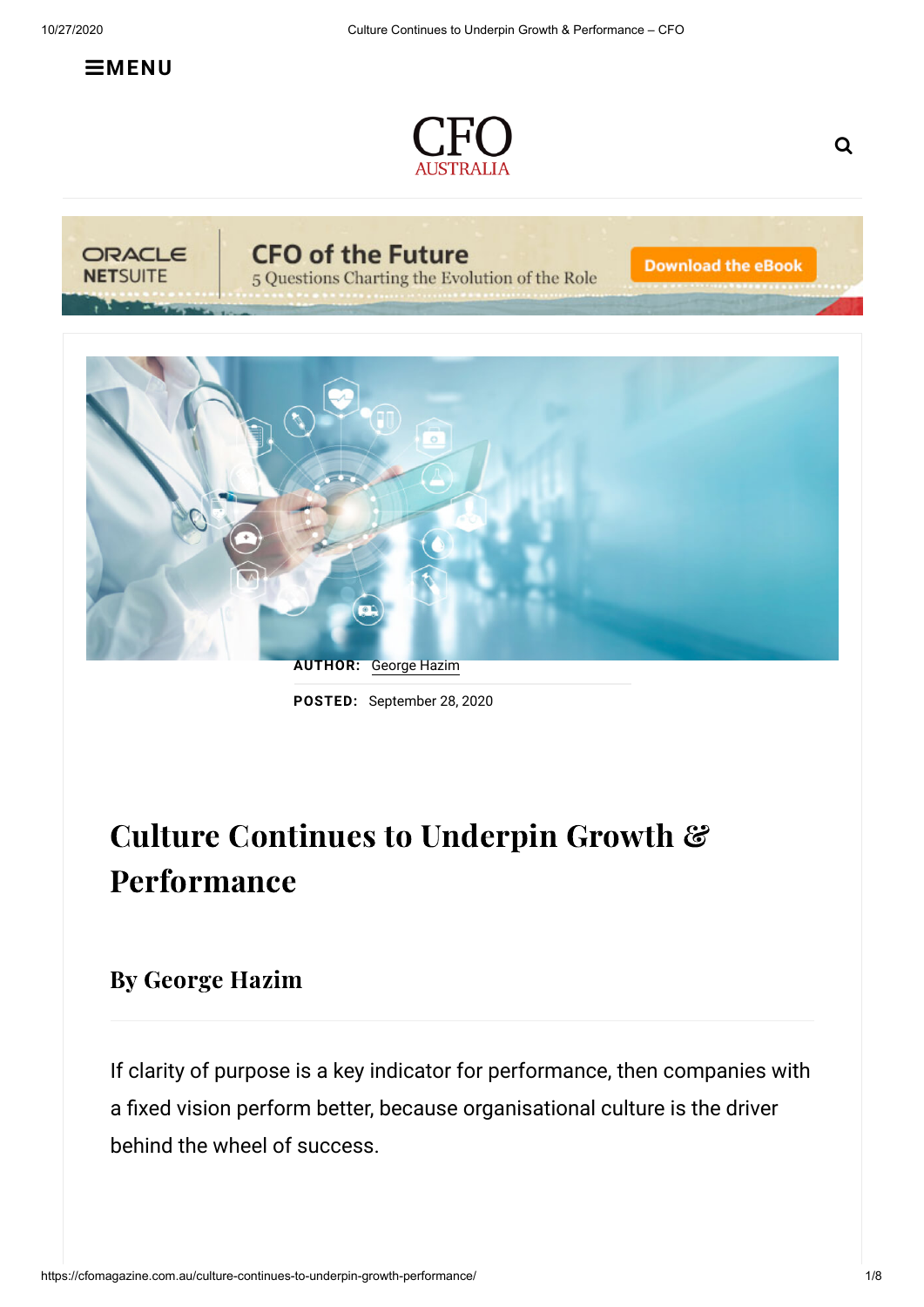And while companies strive to achieve what they believe success may be, health technology company Clinic to Cloud (C2C), a leading Australian provider of cloud-based medical practice management systems software, is the epitome of a company in control of the wheel of its own fortune.

The company's co-founder and Chief Executive Officer, Rafic Habib, believes a key asset of a technology business is its culture  $-$  "it's not only having the right talent but the ability to collaborate, innovate and execute, and keeping the customer at the heart of its strategy".



Habib is all about culture and the success it creates, and the appointment of **Chief Financial Officer, Fon Hah,** a Chartered Accountant of Australia and New Zealand, forms part of Habib's formula for success. Hah's appointment will drive Clinic to Cloud's culture of success even further.

Hah agrees with Habib's formula. "We are a customer-centric business that focuses on patient outcomes. We automate the operating platforms of medical centres to improve productivity and lower the cost of doing business. As patient care is critical, our people serve our customers and our technology enables customers' operations to be optimised to improve patient outcomes".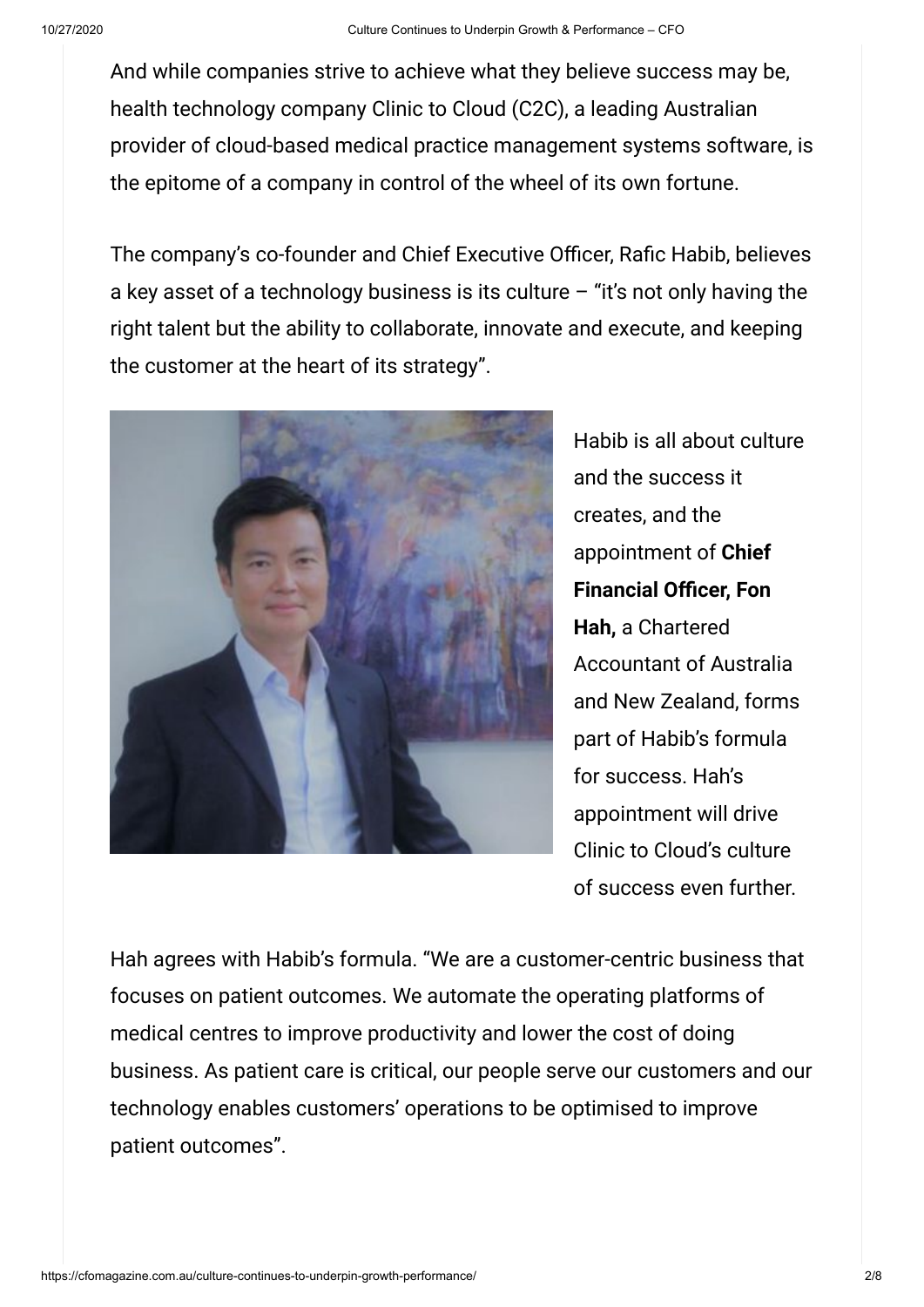2020 has been a year of intense and extreme challenge, with COVID presenting hurdles companies have not had to face, but C2C has shown why its culture continues to underpin its success, in such a tumultuous time, it has managed to attract a talent of corporate stars like Belinda Carter, Head of Human Resources, Patryk Kania, Chief Operating Officer, and Fernando Rosendo Chief Technology Officer.

Clinic-To-Cloud operates in the global market for medical practice management software that is forecast to grow from USD4.2 billion currently to USD7.0 billion in 2026, based on a five-year CAGR (compound annual growth rate) of 7.4 percent to 2025, according to Market watch.

Medical practice management software is utilized by healthcare businesses such as specialist and generalist practices, hospitals, laboratories and allied health. Medical practice management software automates patient registration, appointment scheduling, billing, insurance claims processing, patient reimbursement and management of electronic health records.

Hah says, "Medical practice management software have become imperative for business management of an overall practice."

"Countries with strong healthcare infrastructure and established systems like North America, United Kingdom, Canada, Australia and certain parts of Asia,' Hah says, 'are conducive to higher rates of implementation of medical software and related technologies".

According to Rafic Habib, C2C provides an integrated offering across key aspects of the value chain for medical practices. "We are strong in the specialist practice market segment like obstetrics due to our proprietary technology and proven capability in seamlessly handling complexity of these medical practices."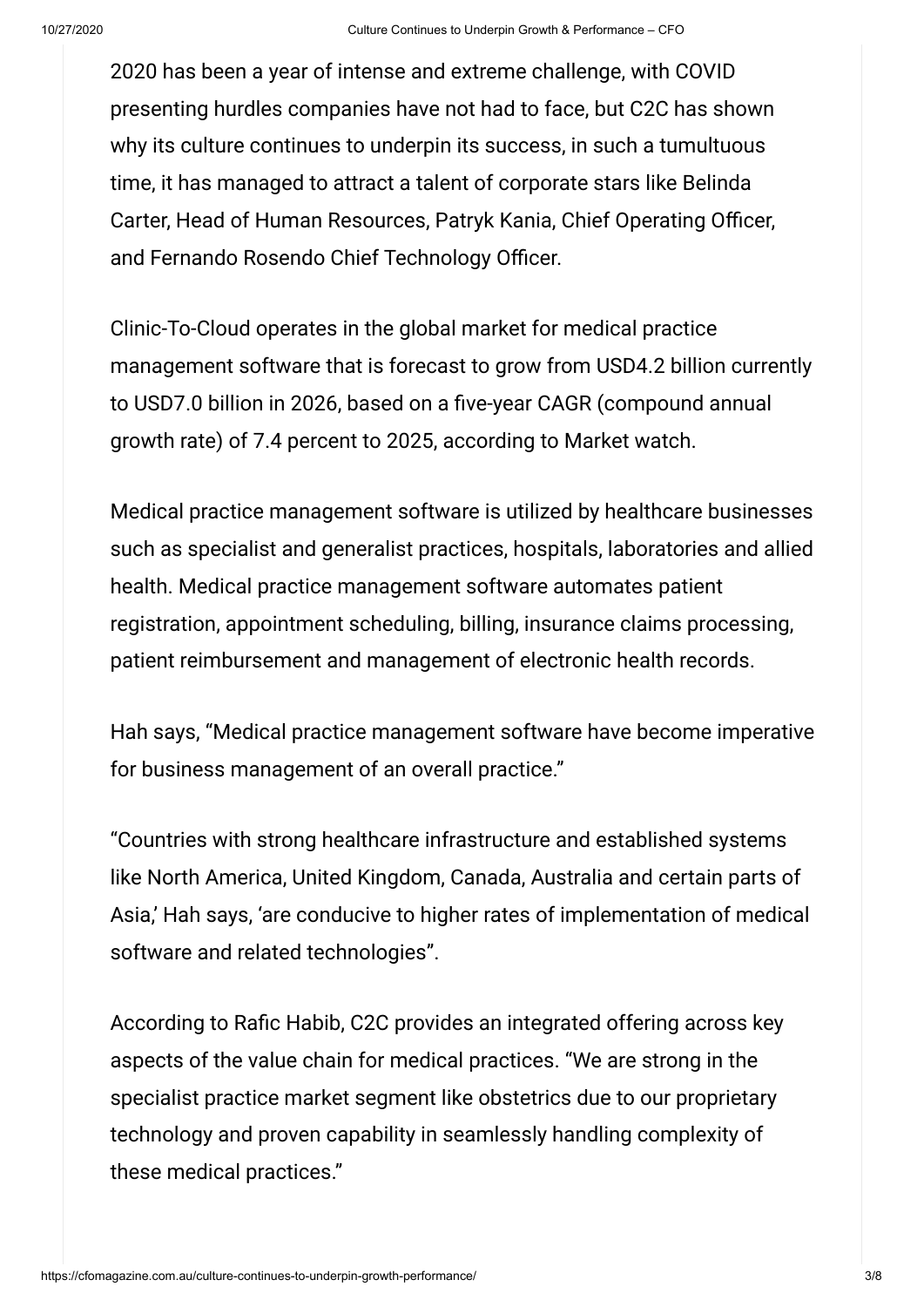"We focus on supporting our surgeons, physicians and their teams to increase patient engagement and deliver desired patient outcomes. The company is building its market position to be an integral part of the healthcare sector in Australia. We are a strong advocate for achieving patient outcomes and in this sense, we are aligned with the focus of the broader Australian healthcare system".

Medical practice management software is delivered through on-premise information technology systems or cloud-based software vendors.

Historically, the cloud-based software segment grew at 12.1 per cent CAGR 2013-2019, whilst the onpremise segment grew at below 3.0 per cent. Cloud-based software is a popular choice for customers as it enables data availability across multiple platforms and devices – allowing key data to be accessible from different locations, based on research by Global Market Insights.

"C2C,' Hah says, 'provides cloud-based software on a subscription basis. This means C2C can meet or exceed customer requirements on a continual basis, particularly when our software is required to support increasing customers' need for cloud computing, remote working and workforce mobility – as underscored during the Pandemic."

Clinic-To-Cloud was uniquely placed to serve the healthcare sector during the Pandemic due to social distancing norms, and it is placed to continue to deliver innovative solutions to healthcare businesses post-Pandemic because it can cut costs and speed up operational processes for customers.

This has also generated interest amongst the investment community because of C2C's straightforward business model.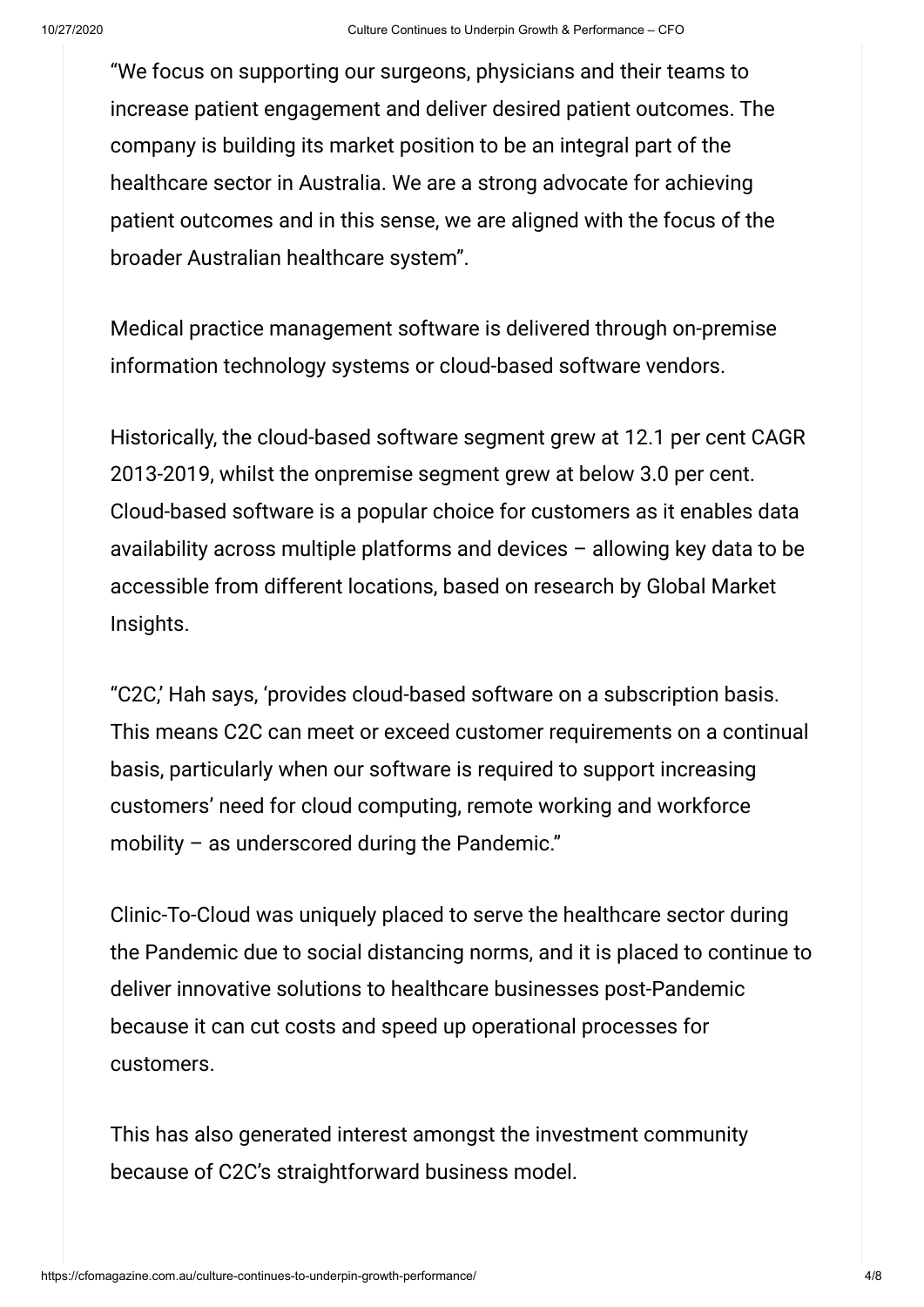*"Software companies have become acceptable and, indeed attractive for private equity and debt investors in technology… The potential of multiyear recurring revenue streams where the scope for margin improvement magnify the returns on investment."*

— Fon Hah, CFO | Clinic 2 Cloud

According to Hah, cloud computing has been a growth catalyst for cloudbased vendors like Clinic-To-Cloud, as well as the strong adoption of subscription businesses. "As such, C2C is an emerging business in the Subscription Economy – an evolving business landscape in which traditional product or service companies shift toward subscription business models. Clinic-To-Cloud benefits from a range of growth opportunities, improved revenue predictability and increase customer lifetime value."

As Clinic-To-Cloud's culture continues to underpin its growth and performance, it naturally becomes a prime candidate for an IPO – a key reason behind Habib's recruitment of Hah to the company.

Hah's is an experienced pre-IPO CFO based on his former role at a pre-IPO telecoms company in partnership with a global vendor to deliver cloudbased, unified communications-as-a-service (UCaaS) in Australia, which enabled the telecommunications industry's to evolve into a subscription business.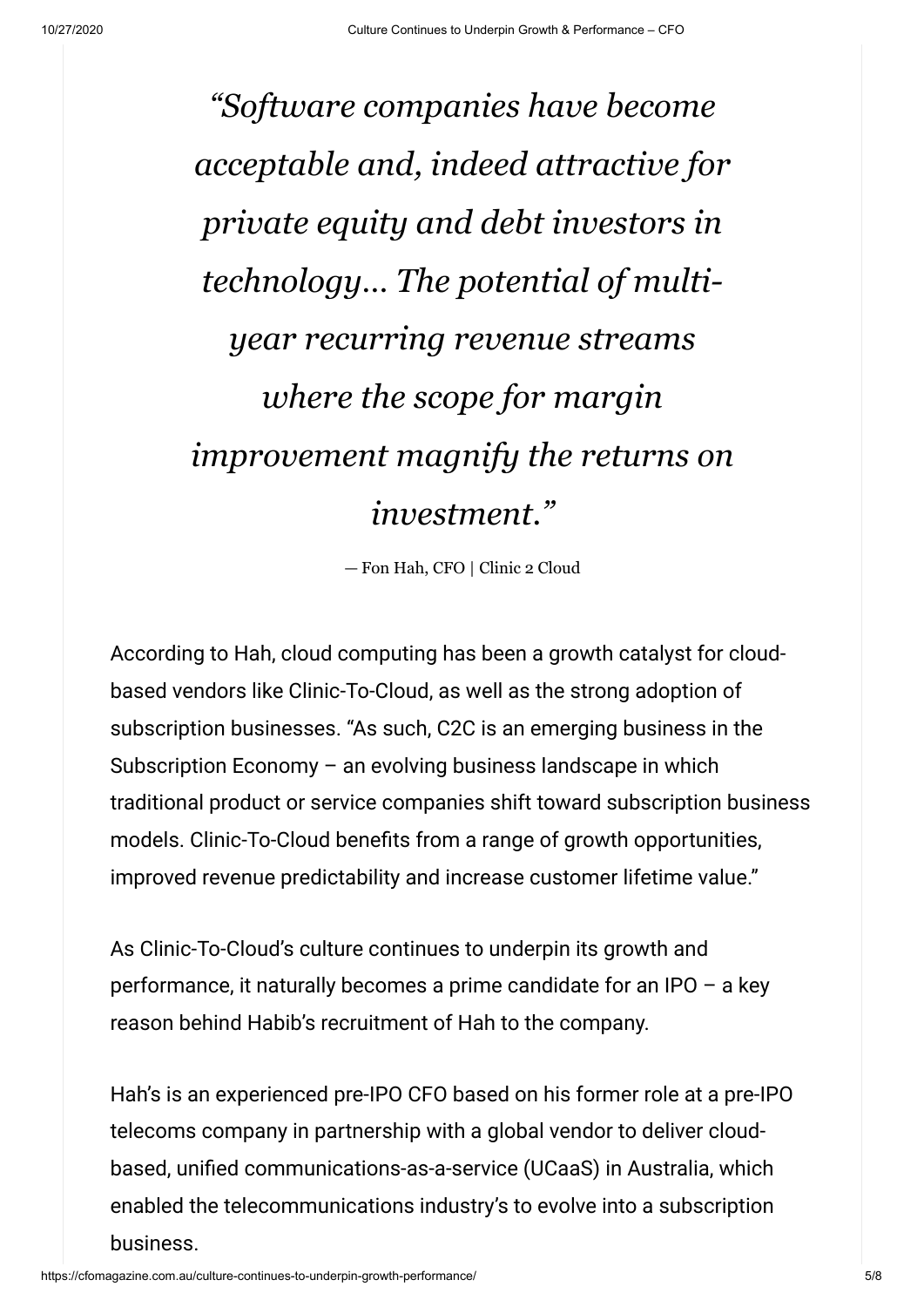"Orienting businesses around the subscriber and maintaining an ongoing relationship with subscribers is a critical success factor," Hah says.

#### **To succeed in the Subscription Economy, subscription businesses must:**

- a. Offer recurring or consumption-based pricing models
- b. Offer seamless customer experiences
- c. Quickly adapt operations
- d. Track subscriber lifecycles
- e. Monitor and respond to performance trends in subscription metrics

Clinic-To-Cloud actively focuses on strategy development and strategic planning.

Hah says, "Habib sets the strategic direction of where the company needs to be and how it is going to get there, which is seeing it take great strides in its development as a high performing company."

"Reinvesting back into technology and the company's people, is a key motivating principle behind the continued success of Clinic-To-Cloud's growth and the key milestones it achieves'.

'Couple that with our disciplined and structured approach to problemsolving and our innovative, dynamic team, Clinic-To-Cloud has a wow factor that appeals to our customers and investors. It presents as an undeniable winning formula," Habib says.





**NEXT**

 $\overline{\phantom{0}}$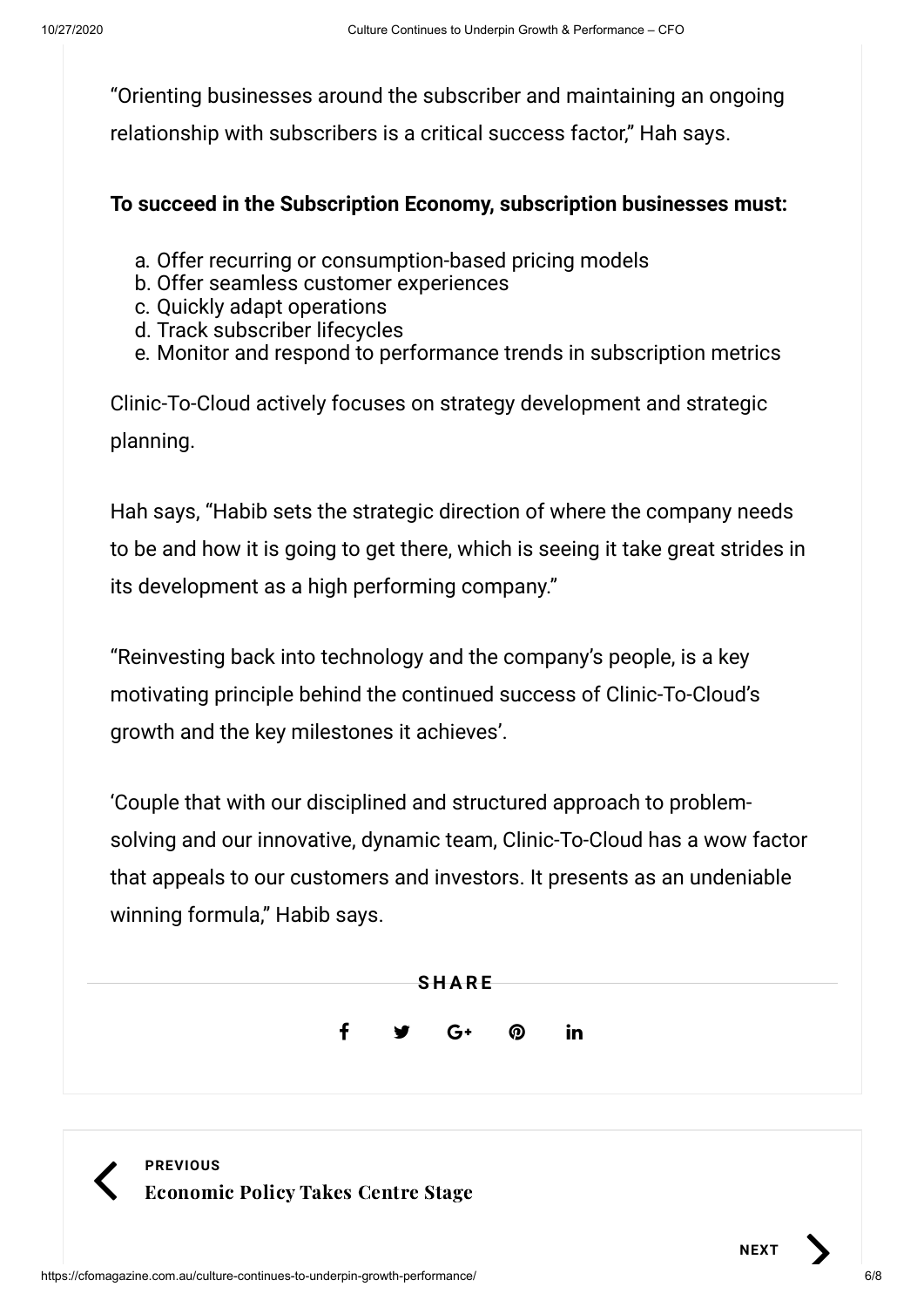#### Aircraft to The a2 Milk [Company:](https://cfomagazine.com.au/aircraft-to-the-a2-milk-company-race-strausss-cfo-journey/) Race Strauss's CFO Journey

#### **RELATED POSTS**



No [Barriers,](https://cfomagazine.com.au/no-barriers-no-limits-2/) No Limits July 13, 2020

GHD Global CFO: success is a [mindset](https://cfomagazine.com.au/ghd-global-cfo-success-is-a-mindset/) July 20, 2020

| Type your comment |  |  |  |
|-------------------|--|--|--|
| Name*             |  |  |  |
| Email*            |  |  |  |
| Website           |  |  |  |